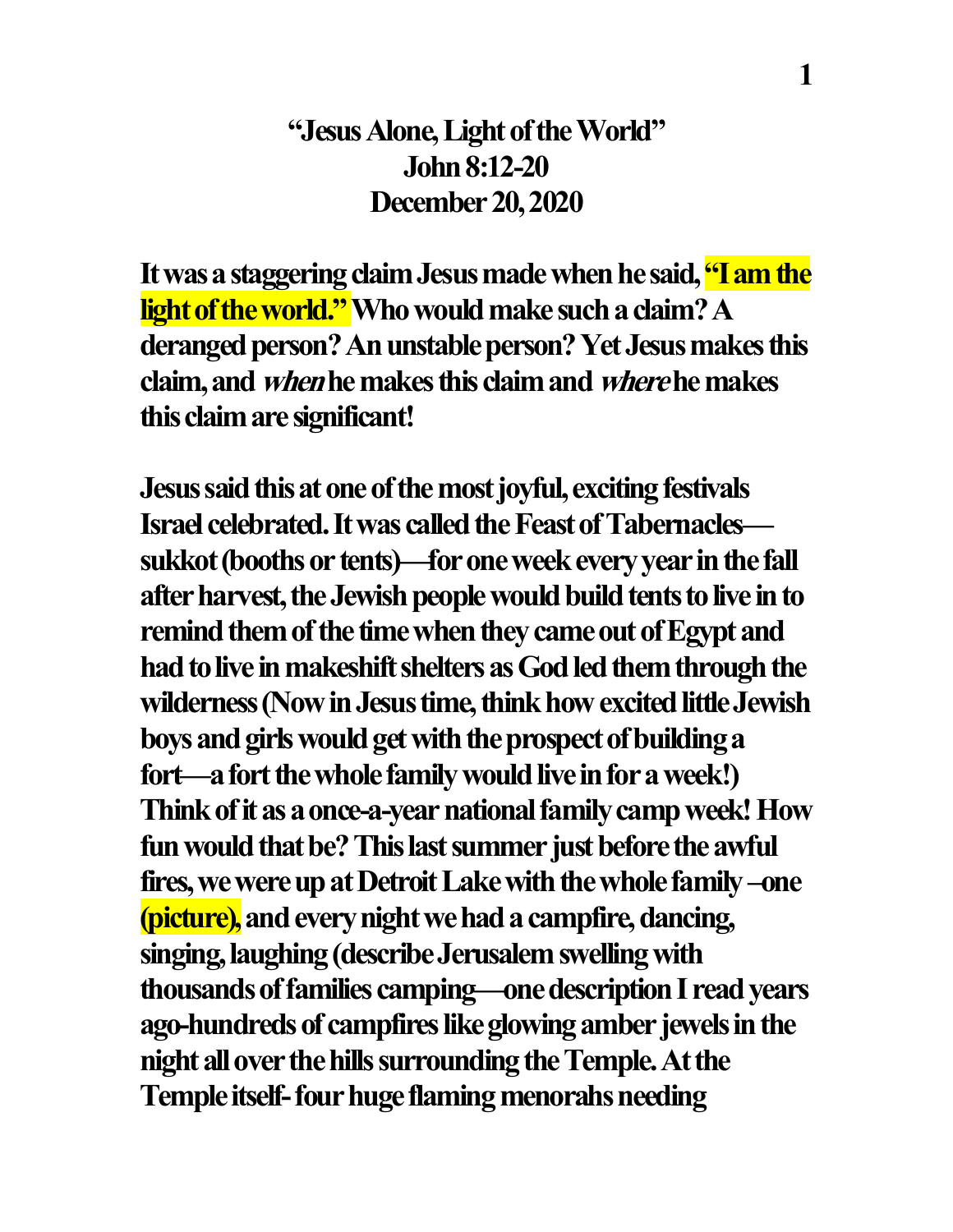**ladders—lit not only the courts of the magnificent limestone and marbleTemple, but beyond—some priests would dance all night long with torches, and the whole Levite orchestra would be playing)This was the scene where and when Jesus uttered those words—"I am the light of the world."(Tab. water and light ceremony) John 8:12–20 (ESV)** 

**<sup>12</sup> Again Jesus spoke to them, saying, "I am the light of the world. Whoever follows me will not walk in darkness, but will have the light of life." <sup>13</sup> So the Pharisees said to him, "You are bearing witness about yourself; your testimony is not true." <sup>14</sup> Jesus answered, "Even if I do bear witness about myself, my testimony is true, for I know where I came from and where I am going, but you do not know where I come from or where I am going. <sup>15</sup> You judge according to the flesh; I judge no one. <sup>16</sup> Yet even if I do judge, my judgment is true, for it is not I alone who judge, but I and the Father who sent me. <sup>17</sup> In your Law it is written that the testimony of two people is**

**true. <sup>18</sup> I am the one who bears witness about myself, and the Father who sent me bears witness about me." <sup>19</sup> They said to him therefore, "Where is your Father?" Jesus answered, "You know neither me nor my Father. If you knew me, you**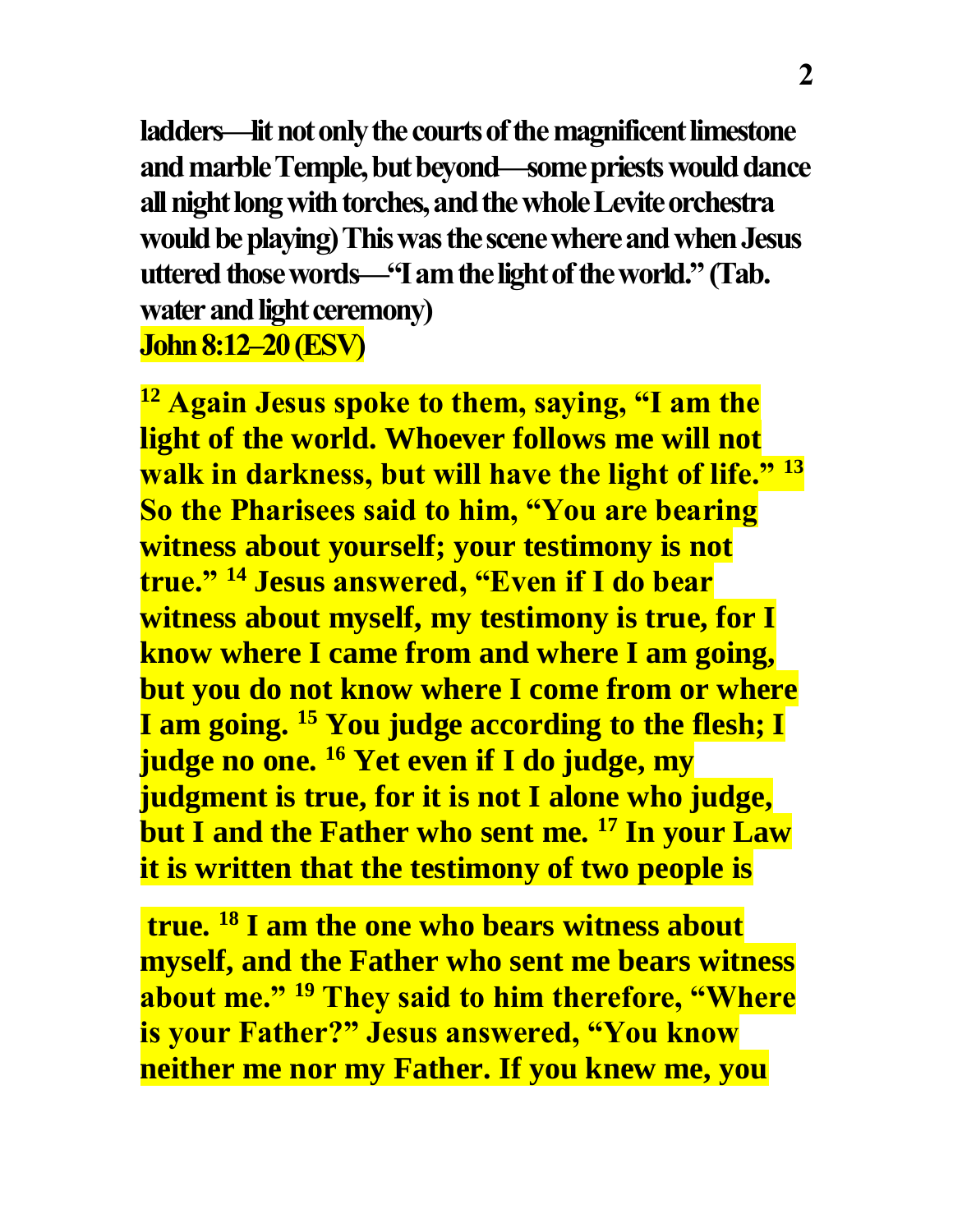**would know my Father also." <sup>20</sup> These words he spoke in the treasury, as he taught in the temple… As you can see, these are words of conflict, and because John's gospel is more thematic we have to go back to chapter 7:32 to get some of the back story: In the middle of the feast Jesus went to the Temple and started teaching and it created a stir!**

**People were divided over whom Jesus truly was. Is he the Christ? He can't be, he comes from Galilee! Back and forth they went. So, the Pharisees caught wind of it, and sent Temple police to arrest him. But when the police go to arrest Jesus, he is speaking to the people and crying out:**

## **John 7:37b–38 (ESV)**

**"If anyone thirsts, let him come to me and drink. <sup>38</sup> Whoever believes in me, as the Scripture has said, 'Out of his heart will flow rivers of living water.' "**

**After Jesus spoke these words, some of the people said he is the Prophet, others he is the Messiah, and others said, no he can't be; he's from Galilee! Then, as if there were not enough controversy and tension, the Temple police returned to the chief priests and Pharisees without Jesus in custody. They asked them, why didn't you bring Jesus to**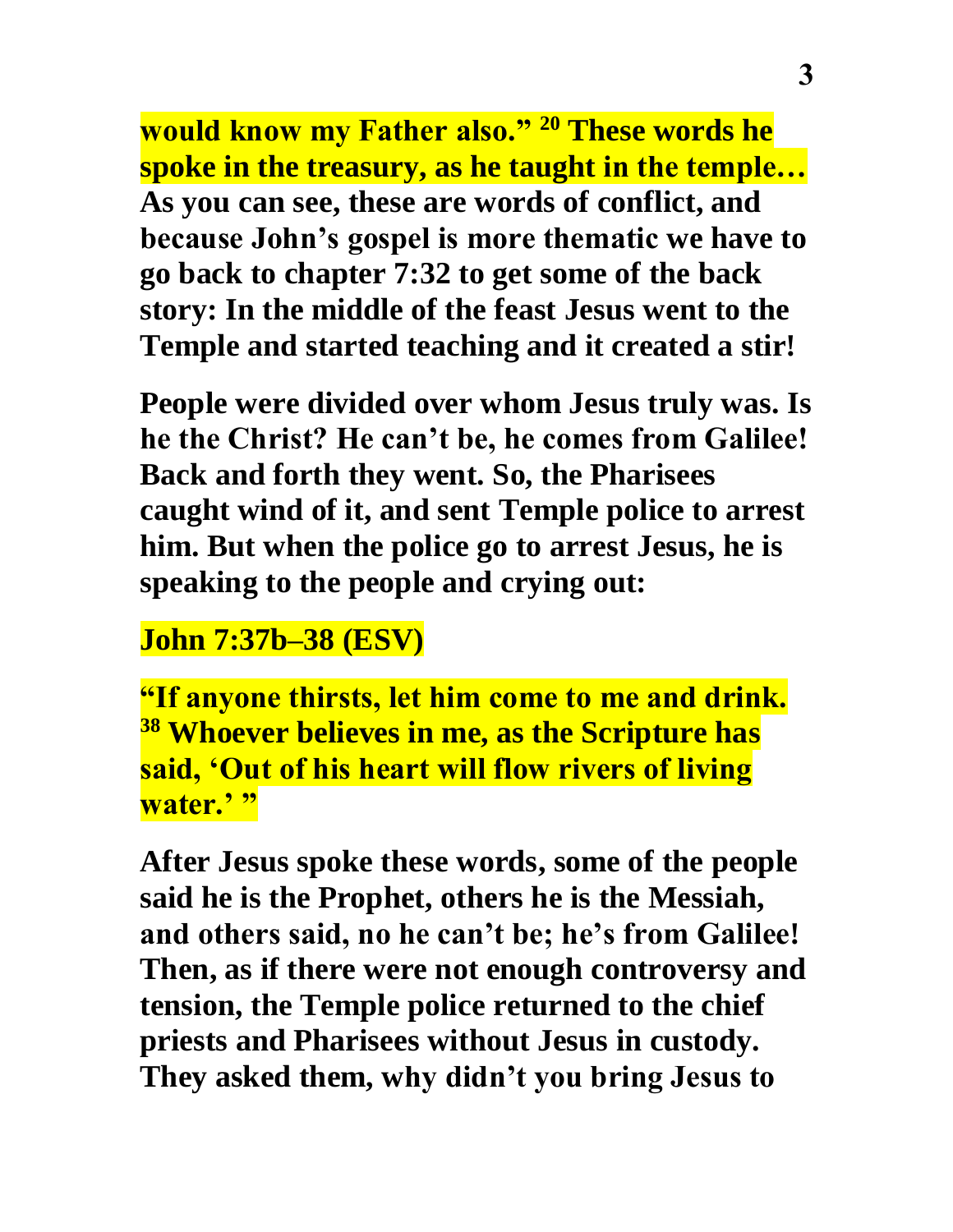**us? Why didn't you arrest him? And the police replied, "No one ever spoke like this man!"** 

**Needless to say, the Pharisees didn't appreciate that! So they pulled out their we-are-the-experts card!**

**John 7:48 (ESV)** 

**Have any of the authorities or the Pharisees believed in him?**

**If we, who are the experts, have ruled on the identity of Jesus, you need to get in line with us! Follow the experts! Wow! Does this sound a little bit familiar? Follow the experts, follow the science, "follow the yellow brick road"—we're off to see the wizard! Ah yes, we turn to the experts, many of who have had the curtain pulled back and have been exposed!**

**But—and here's the question we really must wrestle with—what if what Jesus is telling us about himself in John 8 is truly beyond anything with which the "experts" are familiar? In other words, what if Jesus here is making the argument that he has come into our world from a totally different world—a world in which the word of the "experts" can offer no final proof or validation? What if Jesus is saying to us, in the end, you can't**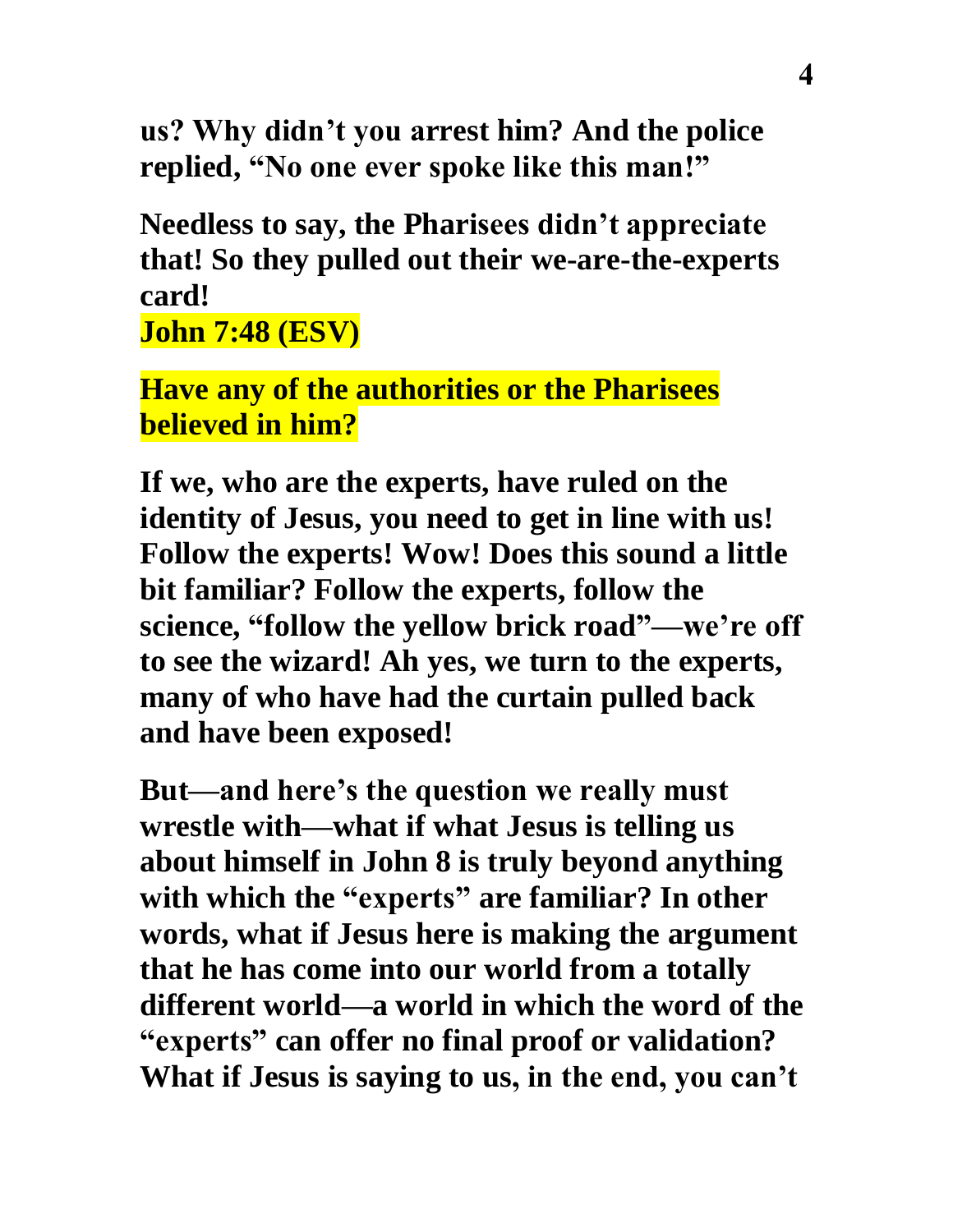**rely on the word of the experts. In the end, you yourself must respond to the Word made flesh; the light that has shined on your own dark places?**

**I believe this is precisely what is happening in John chapter eight! In so many words Jesus is telling his opponents, "I have taught and I have given you signs, and you have evaluated and interpreted my words and my works through the prism of your own darkened world. In fact, this is what Jesus means when he says to the Pharisees in John 8:15, "You judge according to the flesh." Do you know these are the very same words the apostle Paul uses when he describes his preconversion experience of Jesus in 2 Corinthians 5:16? He says I used to know Jesus according to the flesh, or in other words, from my own, limited, worldly point of view. Now I don't know him that way any longer! I see him differently.**

**Well let's look more closely at the confrontation Jesus had with the experts—the Pharisees. After Jesus says, "I am the light of the world," they challenged him: "You can't just say that Jesus."**

**John 8:13–14 (ESV)** 

**<sup>13</sup> So the Pharisees said to him, "You are bearing witness about yourself; your testimony is not**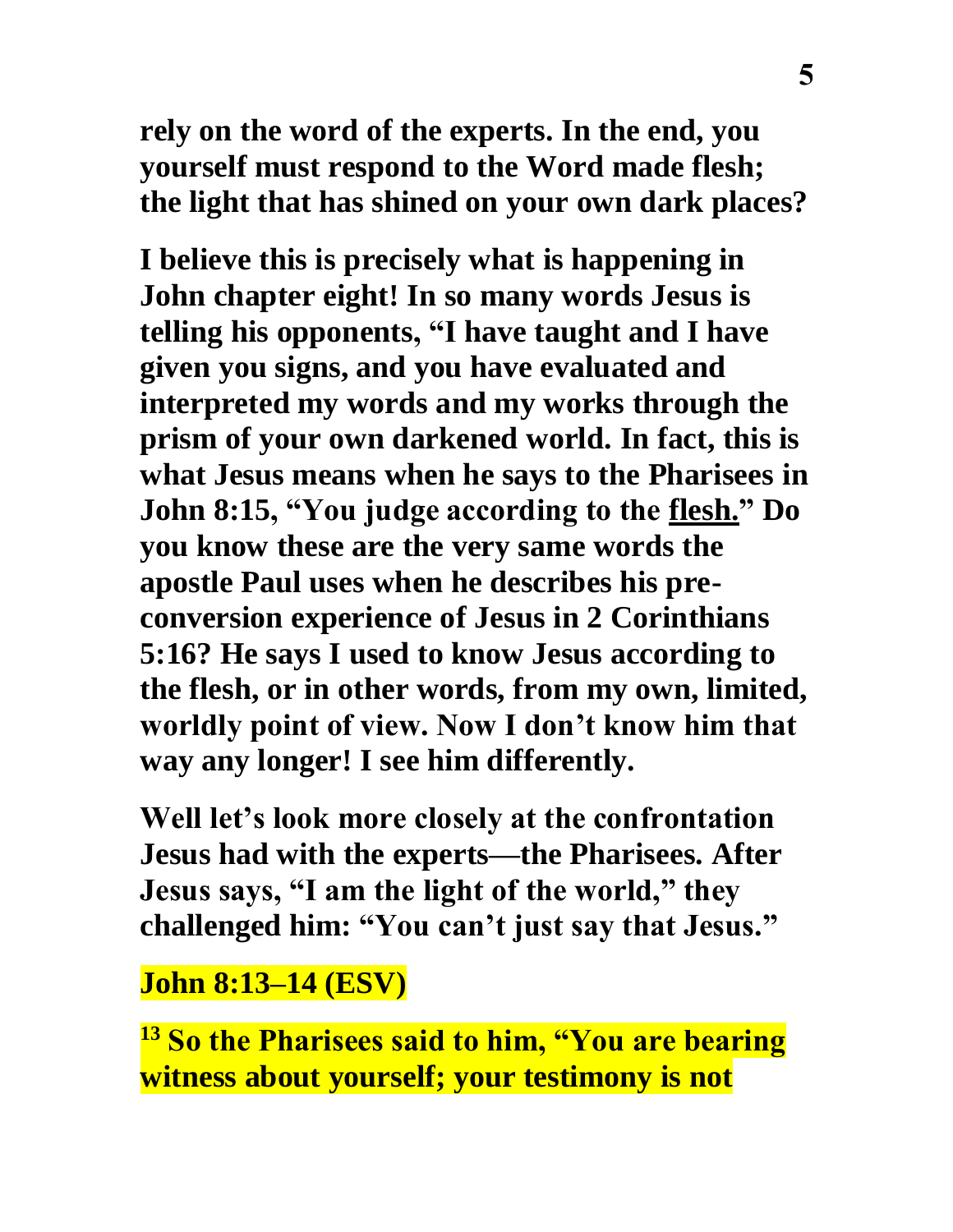**true." <sup>14</sup> Jesus answered, "Even if I do bear witness about myself, my testimony is true, for I know where I came from and where I am going, but you do not know where I come from or where I am going.**

**What's going on here? In the law of Moses, it is stated that anyone convicted of a crime worthy of death must be convicted by the testimony of not less than two witnesses. Over time the Pharisees expanded on this and applied it to a number of situations. Here their rules came in handy. They are essentially telling Jesus that witnessing to his own claim does not constitute a valid witness, and it would appear they are using Jesus' very own words against him. Why do I say this?**

**John 5:31 (ESV)** 

**If I alone bear witness about myself, my testimony is not true.**

**Here in John 8 he seems to say the very opposite— "Even if I do bear witness about myself, my testimony is true. In chapter 5:22 he says, "The Father judges no one, but has given all judgment to the Son." Here in chapter 8 Jesus says, "I judge no one. Yet even if I do judge, my judgment is**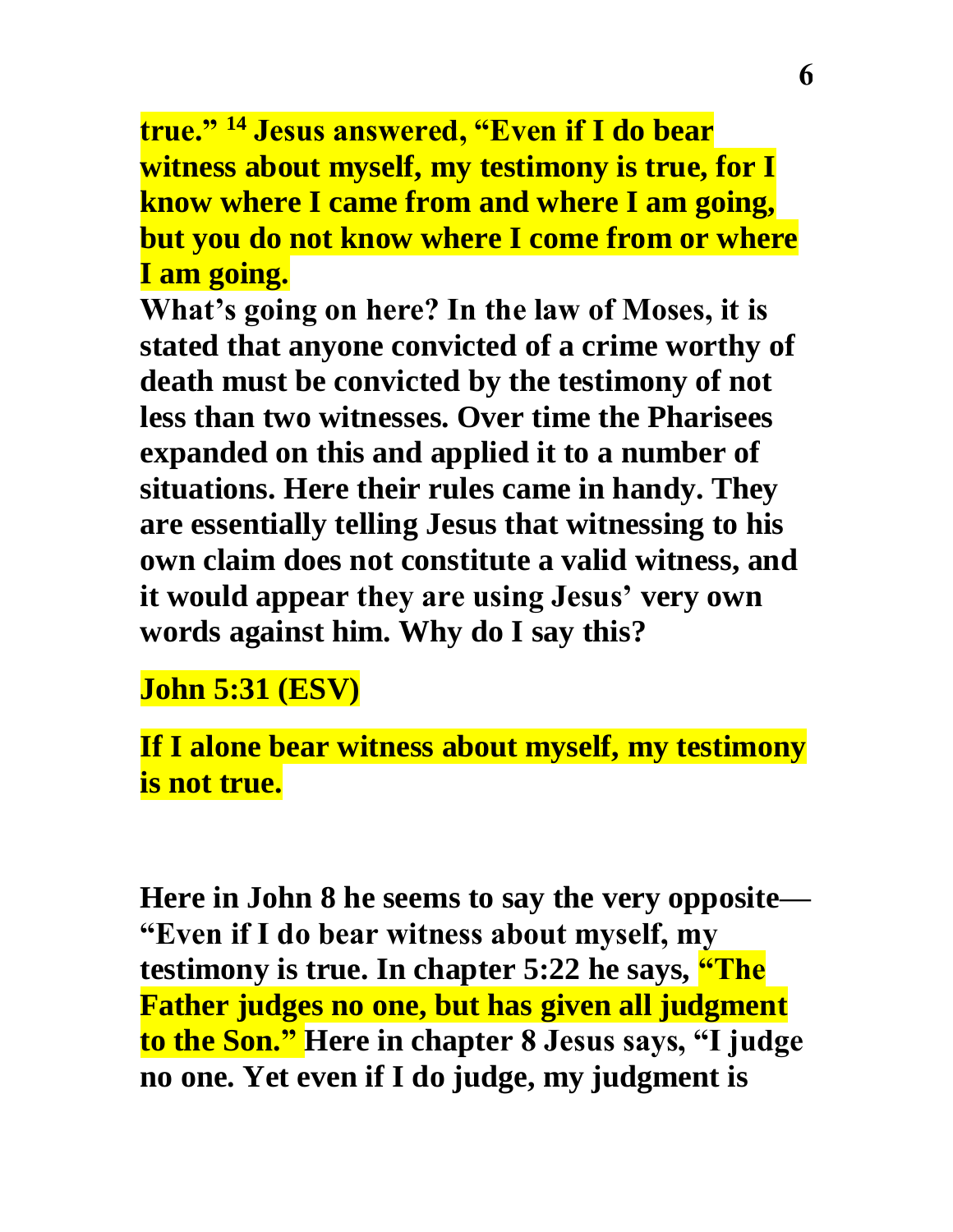**true, for it is not I alone who judge, but I and the Father who sent me." Is Jesus contradicting himself all in the space of three chapters? No, not at all! What Jesus says in chapter 5 is consistent with what can be said from a limited, fallen, human perspective. Think about this: It is because the world we now live in is dark, distorted, and under delusion that it needs the corroboration of more than one witness! If we lived in a world where everyone told the truth, why would a second witness even be necessary? Here in John 8 we are dealing with something deeper. Here Jesus is making one of his final appeals, and he is making it clear He who is the light has come from the Father, and in this sense the light is its own witness. As the missionary to India Lesslie Newbigin put it:**

**"When the light shines in the darkness it cannot prove itself to be light except by shining."**

## **Lesslie Newbigin**

**If Jesus is the truth from above, in the final analysis nothing here below can serve as the ultimate validation.**

**Let me give you an example. Let's assume you are an atheist, or perhaps an agnostic. We engage in a**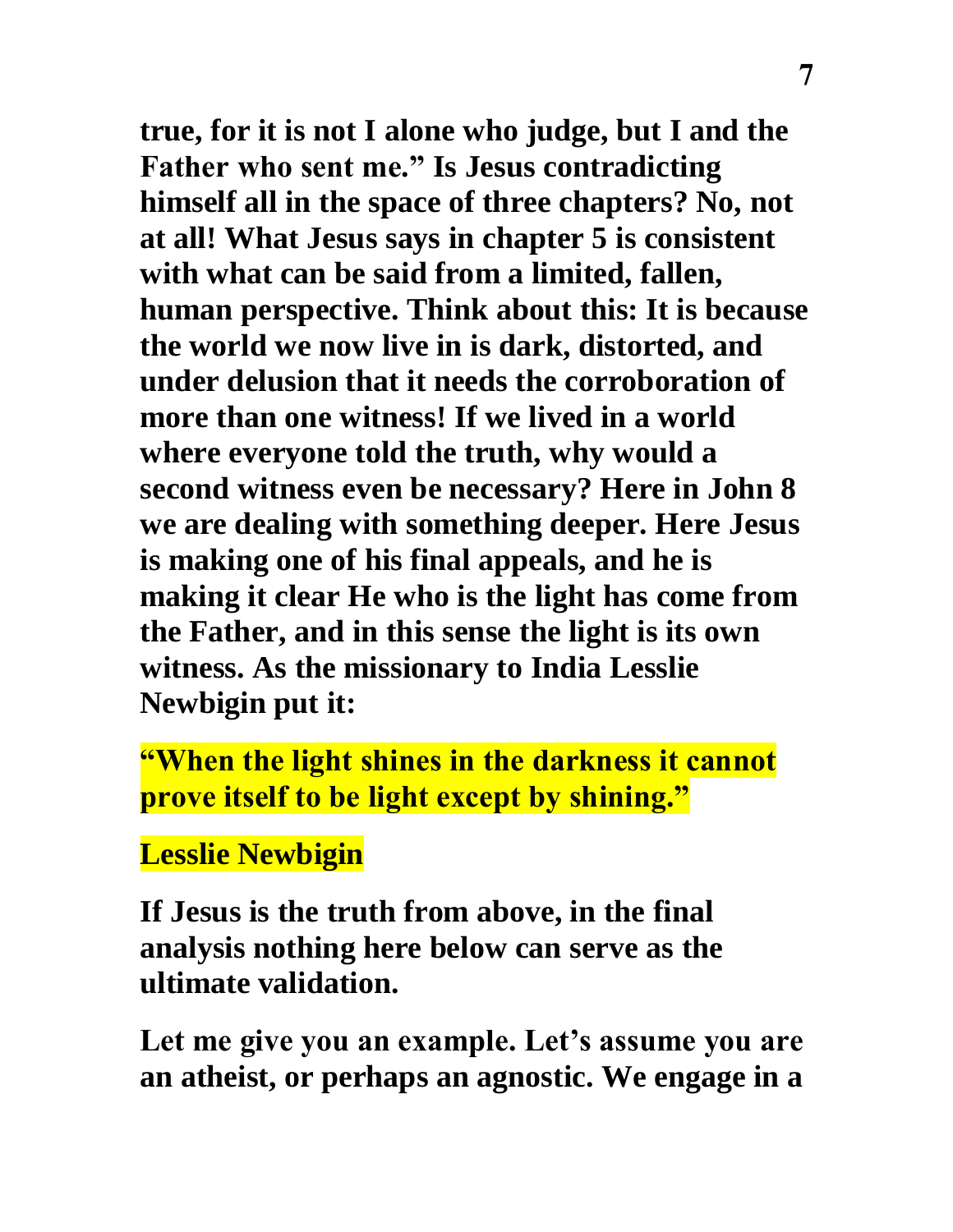**discussion and we have a lively argument. I desperately want to convince you Jesus is the way, so I give you a book the title of which is "I Don't Have Enough Faith to be an Atheist!" (good book, impeccable logic) or maybe I recommend you read CS Lewis's, Mere Christianity, or God in the Dock, or some of his other great writings. Will you come to faith on the basis of my arguments, arguments made in these books, or facts about Christianity from other sources? No, I don't think so. In the end, it is just you and the light. You, and Jesus alone. Does that sound frightening? In the in the 23rd verse of John chapter 8—a little bit outside of our text Jesus said, "I am from above, you are from the world." Herein lies our problem! On one hand, for many of us deep down inside we know we need to be rescued from ourselves. This time of year we sing the Christmas Carol, Oh Come, Oh Come, Emmanuel. I love that haunting melody—but do we really want God with us? Or let me make it more personal; do I really want God with me? I'm fairly certain I want God for me. I know this because often when I pray I give him quite a list of things I'd like him to fix for me, including people who don't see things my way! God** *for* **me I get. But God** *with* **me poses a problem; because God with me means the light of God shining in all my dark places. Jesus doesn't**